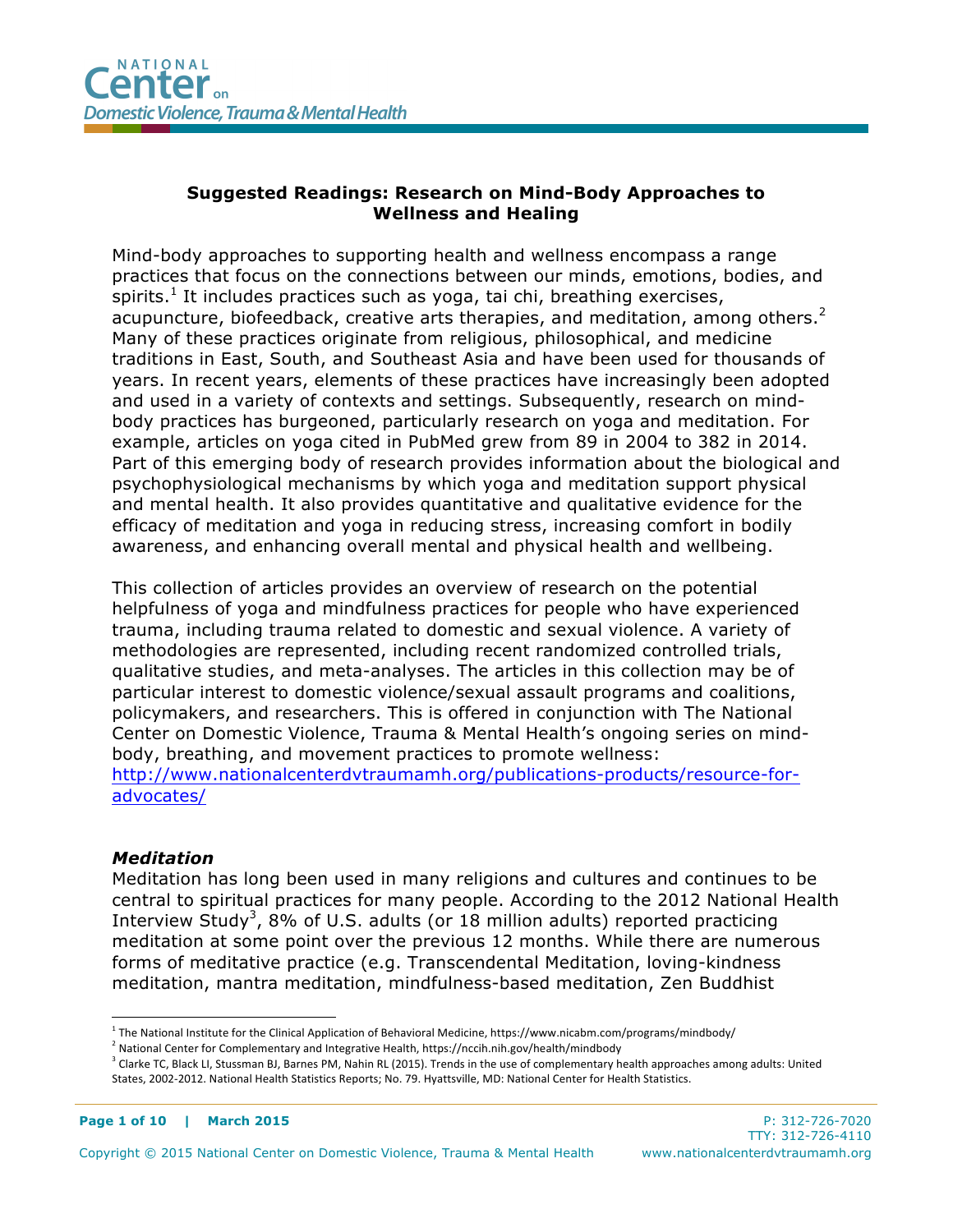meditation), according to The National Center for Complementary and Integrative Health, most forms include four common elements. These elements are 1) a quiet location with as few distractions as possible; 2) a specific, comfortable posture; 3) a focal point of attention, such as an object, the sensations of the breath, or a specific phrase; and 4) an open attitude in the moment-to-moment practice of meditation, letting distractions come and go without judging them.<sup>4</sup> Meditation is often used to support relaxation, coping, compassion, spirituality, and wellbeing, in addition to promoting mindfulness. Because mindfulness can be understood as an outcome of meditative practice or as a form of meditation itself, the articles in this section focus both on mindfulness and meditation.

In recent years, elements of mindfulness meditation have been incorporated into existing Western mental health treatment modalities. This includes Mindfulness-Based Cognitive Therapy<sup>5</sup> (MBCT), which combines elements of cognitive behavioral therapy and mindfulness approaches, and Mindfulness-Based Stress Reduction<sup>6</sup> (MBSR), a group-based modality that uses both mindfulness and yoga techniques. The following articles provide information on: mindfulness and psychological wellbeing; the efficacy of mindfulness-based therapies for people living with anxiety, depression, or stress; potential mechanisms underlying MBCT and MBSR; how meditation may help with posttraumatic stress disorder (PTSD); the applicability of MBSR for survivors of domestic violence; and an anthropological perspective on how mindfulness helps to address trauma.

### **1. Keng, S.-L., et al. (2011). Effects of mindfulness on psychological health: A review of empirical studies. Clinical Psychology Review, 31(6): 1041-56.**

This article is available at: http://greatergood.berkeley.edu/images/uploads/Keng-Mindfulness\_Review\_and\_Conceptions.pdf

#### Abstract:

 $\overline{a}$ 

Within the past few decades, there has been a surge of interest in the investigation of mindfulness as a psychological construct and as a form of clinical intervention. This article reviews the empirical literature on the effects of mindfulness on psychological health. We begin with a discussion of the construct of mindfulness, differences between Buddhist and Western psychological conceptualizations of mindfulness, and how mindfulness has been integrated into Western medicine and psychology, before reviewing three areas of empirical research: cross-sectional,

<sup>&</sup>lt;sup>4</sup> For more information, please see: https://nccih.nih.gov/health/meditation/overview.htm, https://nccih.nih.gov/about/offices/od/2010-06.htm

 $5$  For more information, please see: Sipe, W.E.B., & Eisendrath, S.J. (2012). Mindfulness-based cognitive therapy: Theory and practice. The *Canadian Journal of Psychiatry* / \La Revue Canadienne De Psychiatrie, 57(2), 63-69.

 $6$  For more information, please see: http://www.mindfullivingprograms.com/whatMBSR.php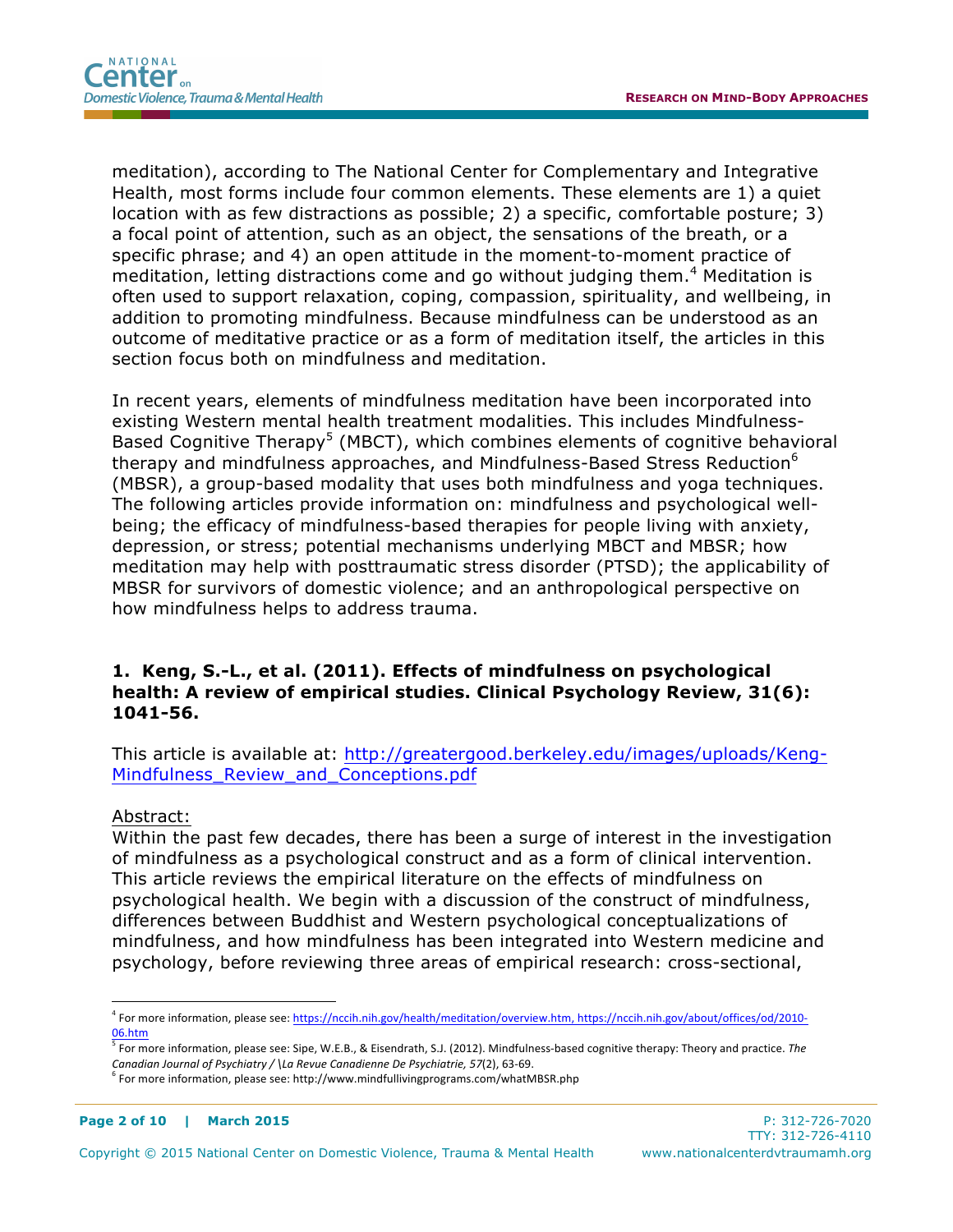correlational research on the associations between mindfulness and various indicators of psychological health; intervention research on the effects of mindfulness-oriented interventions on psychological health; and laboratory-based, experimental research on the immediate effects of mindfulness inductions on emotional and behavioral functioning. We conclude that mindfulness brings about various positive psychological effects, including increased subjective well-being, reduced psychological symptoms and emotional reactivity, and improved behavioral regulation. The review ends with a discussion on mechanisms of change of mindfulness interventions and suggested directions for future research.

## **2. Khoury, B., Lecomte, T., Fortin, G., Masse, M., Therien, P., et al. (2013). Mindfulness-based therapy: A comprehensive meta-analysis.** *Clinical Psychology Review, 33***(6), 763-771.**

This article is available at: http://www.mindfulnessstudies.com/wpcontent/uploads/2014/01/1-Khoury-Meta-analysis.pdf

### Abstract:

Mindfulness-based therapy (MBT) has become a popular form of intervention. However, the existing reviews report inconsistent findings. Objective: To clarify these inconsistencies in the literature, we conducted a comprehensive effect-size analysis to evaluate the efficacy of MBT. Data sources: A systematic review of studies published in journals or in dissertations in PubMED or PsycINFO from the first available date until May 10, 2013. Review methods: A total of 209 studies ( $n =$ 12,145) were included. Results: Effect-size estimates suggested that MBT is moderately effective in pre-post comparisons ( $n = 72$ ; Hedge's  $q = .55$ ), in comparisons with wait list controls ( $n = 67$ ; Hedge's  $q = .53$ ), and when compared with other active treatments ( $n = 68$ ; Hedge's  $q = .33$ ), including other psychological treatments ( $n = 35$ ; Hedge's  $q = .22$ ). MBT did not differ from traditional CBT or behavioral therapies (n = 9; Hedge's  $q = -.07$ ) or pharmacological treatments ( $n = 3$ ; Hedge's  $q = .13$ ). Conclusion: MBT is an effective treatment for a variety of psychological problems, and is especially effective for reducing anxiety, depression, and stress.

**3. Gu, J., Strauss, C., Bond, R., Cavanagh, K. (2015). How do mindfulnessbased cognitive therapy and mindfulness-based stress reduction improve mental health and wellbeing? A systematic review and meta-analysis of meditation studies.** *Clinical Psychology Review, 37C***, 1-12.**

The article is available via PubMed at: http://www.ncbi.nlm.nih.gov/pubmed/25689576

#### **Page 3 of 10 | March 2015** P: 312-726-7020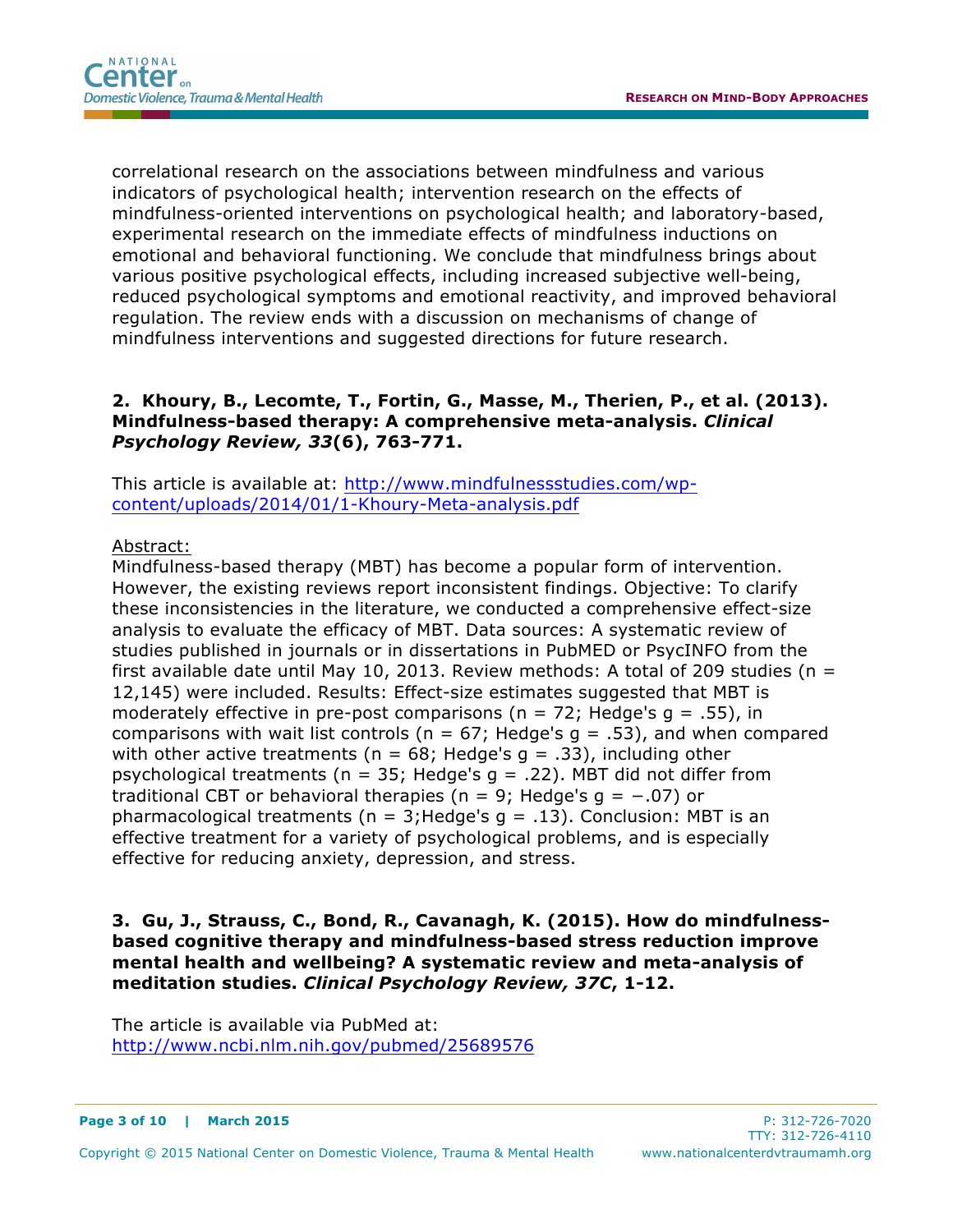#### Abstract

Given the extensive evidence base for the efficacy of mindfulness-based stress reduction (MBSR) and mindfulness-based cognitive therapy (MBCT), researchers have started to explore the mechanisms underlying their therapeutic effects on psychological outcomes, using methods of mediation analysis. No known studies have systematically reviewed and statistically integrated mediation studies in this field. The present study aimed to systematically review mediation studies in the literature on mindfulness-based interventions (MBIs), to identify potential psychological mechanisms underlying MBCT and MBSR's effects on psychological functioning and wellbeing, and evaluate the strength and consistency of evidence for each mechanism. For the identified mechanisms with sufficient evidence, quantitative synthesis using two-stage meta-analytic structural equation modelling (TSSEM) was used to examine whether these mechanisms mediate the impact of MBIs on clinical outcomes. This review identified strong, consistent evidence for cognitive and emotional reactivity, moderate and consistent evidence for mindfulness, rumination, and worry, and preliminary but insufficient evidence for self-compassion and psychological flexibility as mechanisms underlying MBIs. TSSEM demonstrated evidence for mindfulness, rumination and worry as significant mediators of the effects of MBIs on mental health outcomes. Most reviewed mediation studies have several key methodological shortcomings which preclude robust conclusions regarding mediation. However, they provide important groundwork on which future studies could build.

## **4. Lang, A.J., Strauss, J.L., Bomyea, J., Bormann, J.E., Hickman, S.D., Good, R.C., Essex, M. (2012). The theoretical and empirical basis for meditation as an intervention for PTSD***. Behavior Modification, 36***(6), 759- 786.**

The article is available via PubMed at: http://www.ncbi.nlm.nih.gov/pubmed/22669968

#### Abstract:

Despite the widespread use of meditation-based approaches, there is minimal research rigorously assessing their effectiveness for people experiencing PTSD. This article reviews meditation as an intervention for PTSD, considering three major types of meditative practices: mindfulness, mantra, and compassion meditation. The mechanisms by which these approaches may effectively reduce PTSD symptoms and improve quality of life are presented. Empirical evidence of the efficacy of meditation for PTSD is very limited but holds some promise. Additional evaluation of meditation-based treatment is clearly warranted.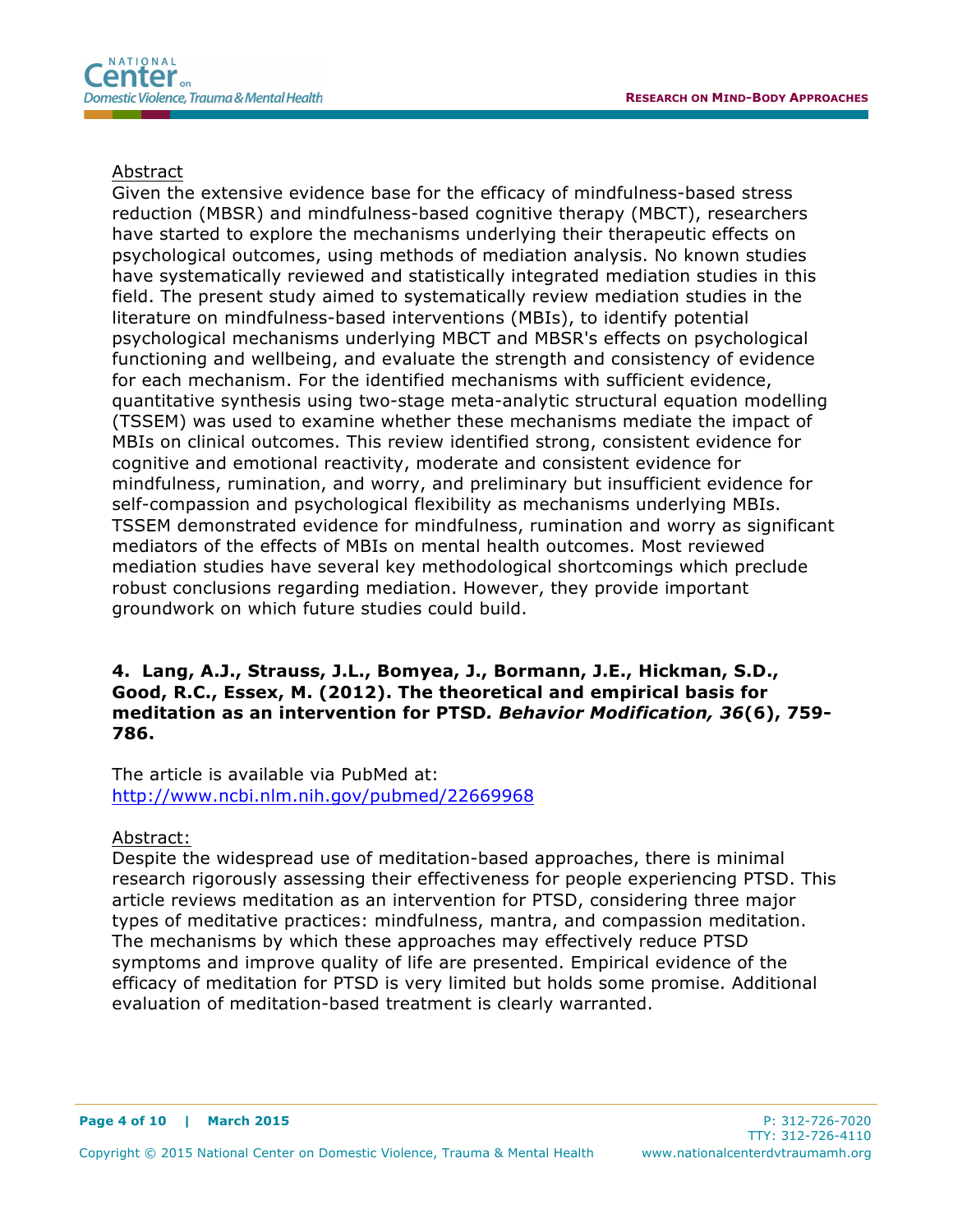**5. Dutton, M.A., Bermudez, D., Matás, A., Majid, H., Myers, N.L. (2013). Mindfulness-Based Stress Reduction for low-income, predominantly African American women with PTSD and a history of intimate partner violence.**  *Cognitive and Behavioral Practice, 20***, 23-32.**

This article is available at:

http://www.ncbi.nlm.nih.gov/pmc/articles/PMC3772725/pdf/nihms-440886.pdf

### Abstract:

In this article, the authors consider the use of Mindfulness-Based Stress Reduction (MBSR; Kabat-Zinn, 1991) as a community-based intervention for posttraumatic stress disorder (PTSD) among low-income, predominantly African American women with a history of intimate partner violence (IPV). They describe their rationale for using MBSR as an intervention for PTSD with this group of women, describe MBSR and how they adapted and implemented the curriculum, and discuss the feasibility and acceptability of the intervention based on participants' feedback and their observations. The results of a pilot randomized clinical trial (RCT) of MBSR as an intervention for PTSD with low-income predominantly African American women are forthcoming.

# **6. Myers, N., Lewis, S., & Dutton, M. A. (2015). Open mind, open heart: An anthropological study of the therapeutics of meditation practice in the US.** *Culture, Medicine and Psychiatry,* **doi: http://dx.doi.org/10.1007/s11013- 014-9424-5**

The article is available via PubMed at: http://www.ncbi.nlm.nih.gov/pubmed/25613595

### Abstract:

Based on ethnographic fieldwork and interviews collected with meditation teachers and students in the United States, this article will argue that active training in meditation-based practices occasions the opportunity for people with traumatic stress to develop a stronger mind–body connection through heightened somatic awareness and a focus on the present moment that they find to be therapeutic. Three important themes related to healing through meditation for trauma emerged from the data and centered around the ways our interlocutors attempted to realign their sense of self, mind and body, after a traumatic experience. The themes helped explain why US women perceive meditation as therapeutic for trauma, namely that the practice of meditation enables one to focus on the lived present rather than traumatic memories, to accept pain and "open" one's heart, and to make use of silence instead of speech as a healing modality. As meditation practices increasingly enter global popular culture, promoted for postulated health benefits, the driving question of this research—how meditation may perpetuate human resilience for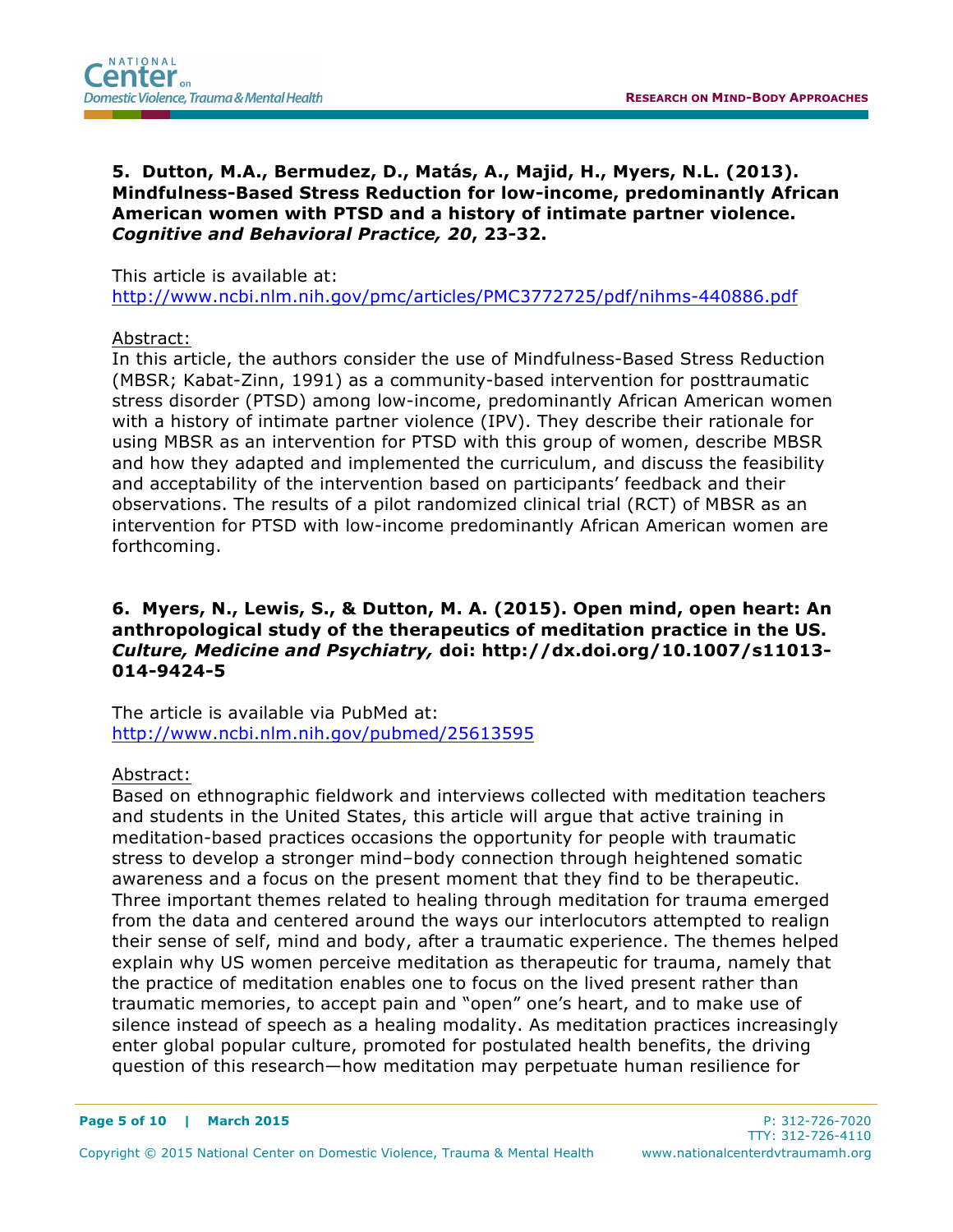women who have experienced trauma based on their own perspectives of meditation practices—is a critical addition to the literature.

# *Yoga*

Yoga is a family of mental, physical, and spiritual practices that have been a part of Indian religious and philosophical traditions for over 2,000 years.<sup>7</sup> All forms of yoga incorporate physical poses and exercises, meditation, and breath work ${}^{8}$ , with some variation in rigor and approach depending on the type of yoga practiced (e.g. Vinyasa, Bikram, Hatha, Ashtanga, Raja). Over the past decade, yoga has become significantly more popular in the U.S., with about 10% of the population practicing it by 2012. $9$  Both the physical and mental health benefits of yoga have been explored and documented in the literature. For example, a recent bibliometric analysis of yoga found that 312 randomized controlled trials have been conducted, covering a broad range of health and mental health conditions (e.g. cardiovascular conditions, cancer, pulmonary function, neurological conditions, depression, PTSD, and overall psychological wellbeing).<sup>5</sup> Current evidence suggests that yoga may be helpful for trauma survivors. In light of this, The Trauma Center at the Justice Resource Institute developed a modified form of yoga to address the specific needs of trauma survivors, a modality they refer to as trauma-sensitive yoga. Traumasensitive yoga incorporates trauma-informed principles into yoga practice, with attention to the physical environment in which yoga is practiced, an awareness of how yoga practice may elicit trauma reminders, and the use of invitatory language to support choice. Because three of the studies in this section use interventions incorporating elements of trauma-sensitive yoga, this collection includes an article describing its key principles. This collection also features an overview of the physical and mental health benefits that have been established in the literature, recent randomized controlled trials on yoga and PTSD, and an article examining the possible mechanisms underlying yoga's benefits among women experiencing PTSD.

# **1. Büssing, A., Michalsen, A, Khalsa, S.B.S., Telles, S., Sherman, K.J. (2012). Effects of yoga on mental and physical health: A short summary of reviews.** *Evidence-Based Complementary and Alternative Medicine***, vol. 2012, Article ID 165410, 7 pages.**

This article is available at: http://www.hindawi.com/journals/ecam/2012/165410/

#### Abstract:

 $\overline{a}$ 

This report summarizes the current evidence on the effects of yoga interventions on various components of mental and physical health, by focusing on the evidence described in review articles. Collectively, these reviews suggest a number of areas

 $7$  For more information, please see: http://www.biomedcentral.com/1472-6882/14/328

 $8$  For more information, please see: https://nccih.nih.gov/health/yoga

 $9$  For more information, please see: http://www.cdc.gov/nchs/data/nhsr/nhsr079.pdf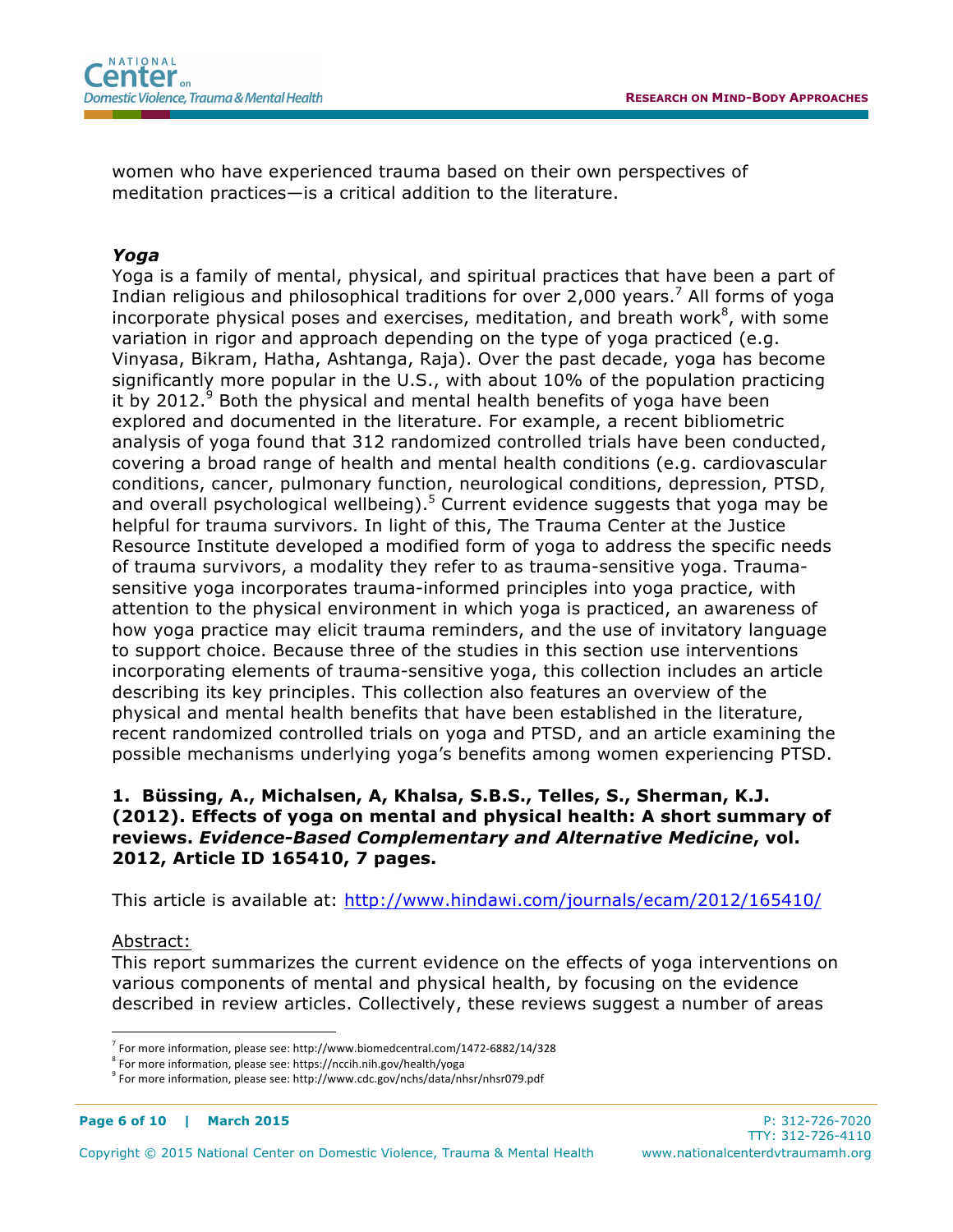where yoga may well be beneficial, but more research is required for virtually all of them to firmly establish such benefits. The heterogeneity among interventions and conditions studied has hampered the use of meta-analysis as an appropriate tool for summarizing the current literature. Nevertheless, there are some meta-analyses which indicate beneficial effects of yoga interventions, and there are several randomized clinical trials (RCT's) of relatively high quality indicating beneficial effects of yoga for pain-associated disability and mental health. Yoga may well be effective as a supportive adjunct to mitigate some medical conditions, but not yet a proven stand-alone, curative treatment. Larger-scale and more rigorous research with higher methodological quality and adequate control interventions is highly encouraged because yoga may have potential to be implemented as a beneficial supportive/adjunct treatment that is relatively cost-effective, may be practiced at least in part as a self-care behavioral treatment, provides a life-long behavioral skill, enhances self-efficacy and self-confidence and is often associated with additional positive side effects.

## **2. Emerson, D., Sharma, R., Chaudhry, S., Turner, J. (2009). Traumasensitive yoga: Principles, practice, and research.** *International Journal of Yoga Therapy, 19***, 123-128.**

This article is available at:

http://www.traumacenter.org/products/..%5Cproducts%5Cpdf\_files%5Cijyt\_article \_2009.pdf

#### Abstract:

This paper describes principles and best practices of teaching Yoga to survivors of trauma based on the experiences of the Trauma Center Yoga Program at the Justice Resource Institute in Brookline Massachusetts in providing Yoga to a variety of trauma survivors, including war veterans, rape survivors, at-risk youth, and survivors of chronic childhood abuse and neglect since 2003 and training Yoga instructors and clinicians on how to offer Yoga to trauma survivors. Pilot study results have demonstrated the benefits of Yoga for individuals suffering from posttraumatic stress disorder.

### **3. van der Kolk, B.A., Stone, L., West, J., Rhodes, A., Emerson, D, et al. (2014). Yoga as an adjunctive treatment for posttraumatic stress disorder: A randomized controlled trial***. Journal of Clinical Psychiatry, 75***(6), e559-e565.**

This article is available at:

http://www.traumacenter.org/products/pdf\_files/Yoga\_Adjunctive\_Treatment\_PTS D\_V0001.pdf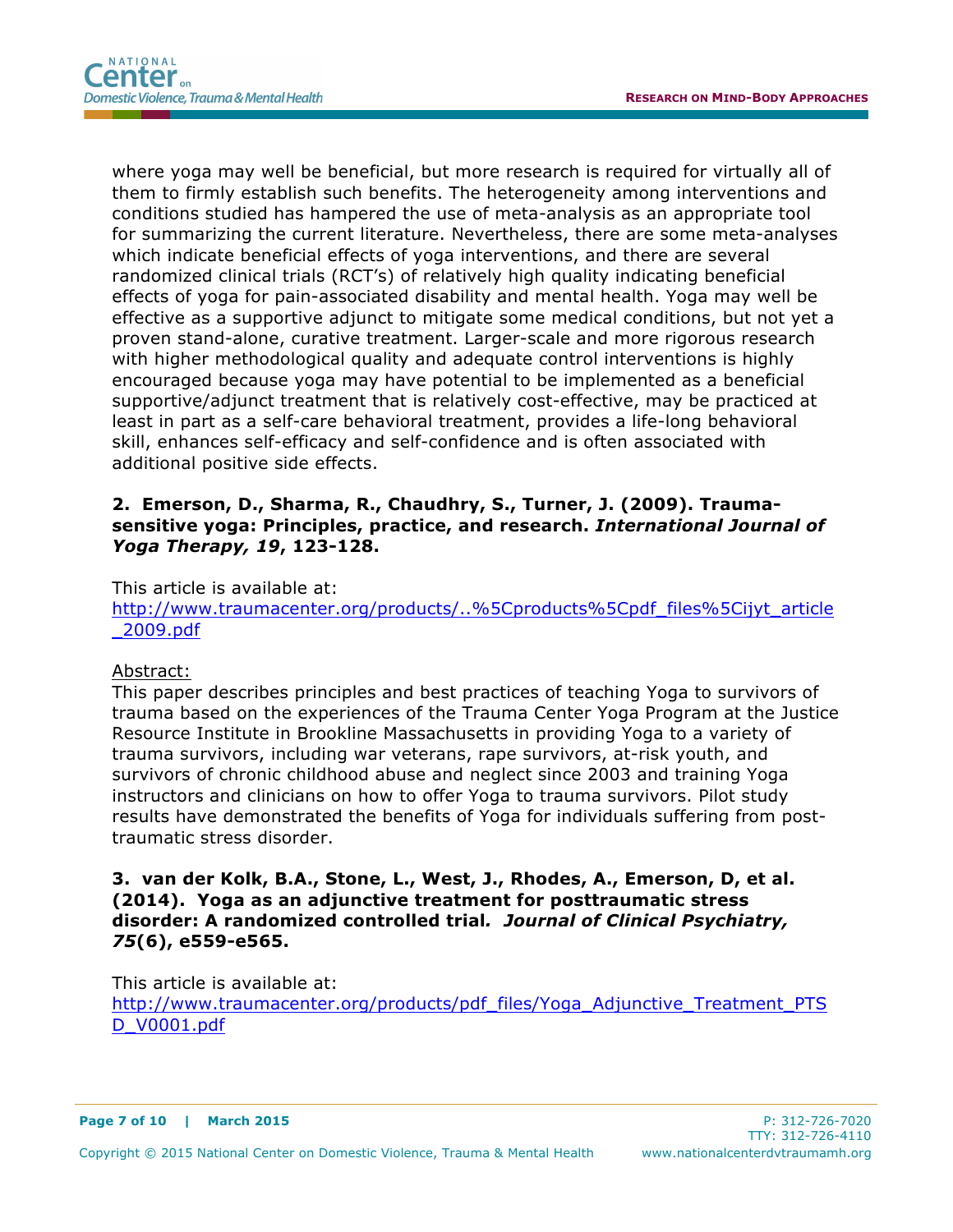#### Abstract:

More than a third of the approximately 10 million women with histories of interpersonal violence in the United States develop posttraumatic stress disorder (PTSD). Currently available treatments for this population have a high rate of incomplete response, in part because problems in affect and impulse regulation are major obstacles to resolving PTSD. This study explored the efficacy of yoga to increase affect tolerance and to decrease PTSD symptomatology.

Method: Sixty-four women with chronic, treatment-resistant PTSD were randomly assigned to either trauma-informed yoga or supportive women's health education, each as a weekly 1-hour class for 10 weeks. Assessments were conducted at pretreatment, mid-treatment, and post-treatment and included measures of *DSM-IV*PTSD, affect regulation, and depression. The study ran from 2008 through 2011.

Results: The primary outcome measure was the Clinician-Administered PTSD Scale (CAPS). At the end of the study, 16 of 31 participants (52%) in the yoga group no longer met criteria for PTSD compared to 6 of 29 (21%) in the control group ( $n =$ 60,  $\chi$ 21 = 6.17, P = .013). Both groups exhibited significant decreases on the CAPS, with the decrease falling in the large effect size range for the yoga group  $(d = 1.07)$  and the medium to large effect size decrease for the control group  $(d = 1.07)$ 0.66). Both the yoga ( $b = -9.21$ ,  $t = -2.34$ ,  $P = .02$ ,  $d = -0.37$ ) and control ( $b = -1$ 22.12,  $t = -3.39$ ,  $P = .001$ ,  $d = -0.54$ ) groups exhibited significant decreases from pretreatment to the mid-treatment assessment. However, a significant group x quadratic trend interaction ( $d = -0.34$ ) showed that the pattern of change in Davidson Trauma Scale significantly differed across groups. The yoga group exhibited a significant medium effect size linear  $(d = -0.52)$  trend. In contrast, the control group exhibited only a significant medium effect size quadratic trend (d=0.46) but did not exhibit a significant linear trend (*d* = -0,29), Thus, both groups exhibited significant decreases in PTSD symptoms during the first half of treatment, but these improvements were maintained in the yoga group, while the control group relapsed after its initial improvement.

Discussion: Yoga significantly reduced PTSD symptomatology with effect sizes comparable to well-researched psychotherapeutic and psychopharmacologic approaches. Yoga may improve the functioning of traumatized individuals by helping them to tolerate physical and sensory experiences associated with fear and helplessness and to increase emotional awareness and affect tolerance.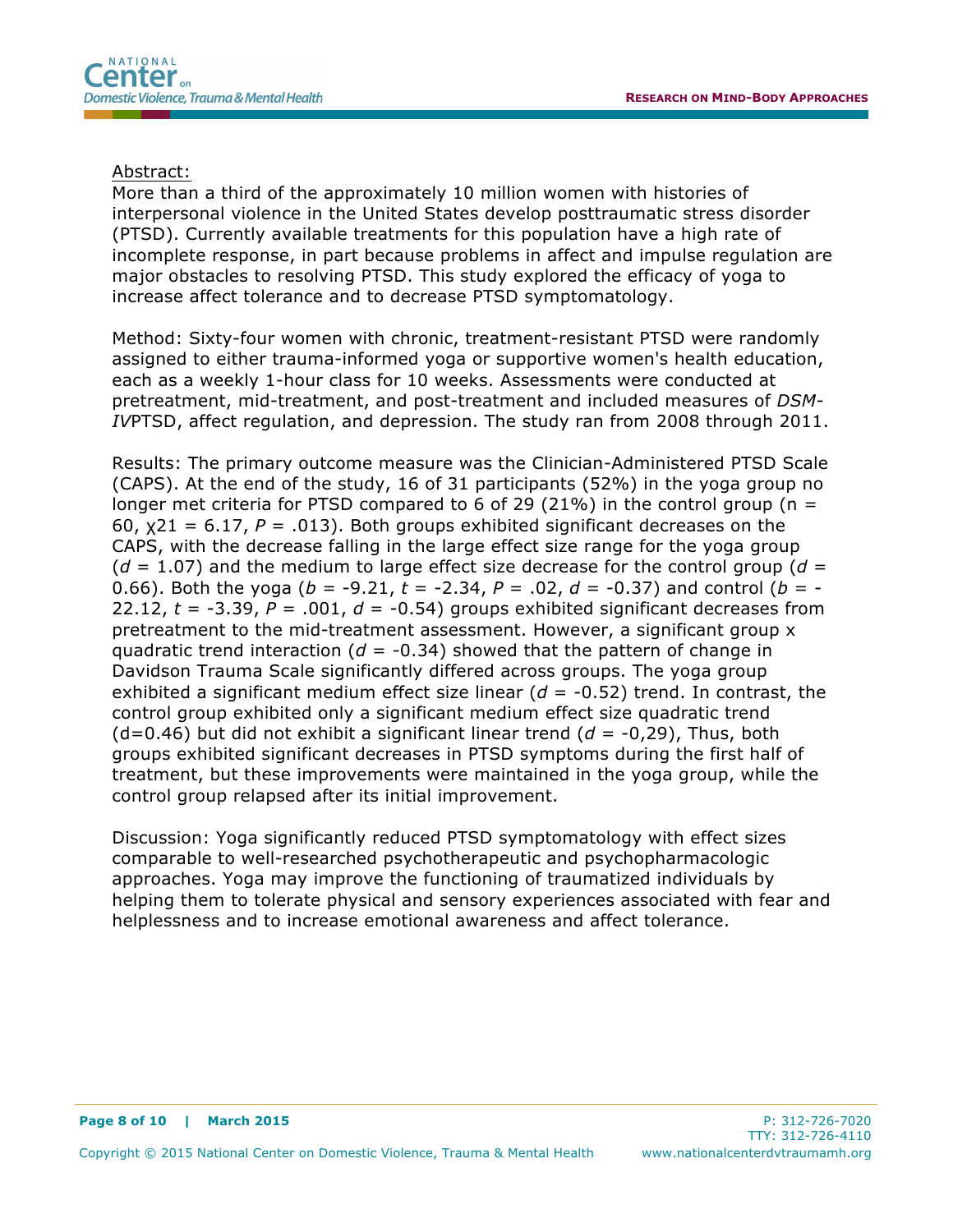**4. Reddy, S., Dick, A. M., Gerber, M. R., & Mitchell, K. (2014). The effect of a yoga intervention on alcohol and drug abuse risk in veteran and civilian women with posttraumatic stress disorder.** *The Journal of Alternative and Complementary Medicine, 20***(10), 750-756.**

### This article is available at:

http://www.academia.edu/8612289/The\_Effect\_of\_a\_Yoga\_Intervention\_on\_Alcoho l\_and\_Drug\_Abuse\_Risk\_in\_Veteran\_and\_Civilian\_Women\_with\_Posttraumatic\_Str ess\_Disorder

### Abstract:

*Background:* Individuals with posttraumatic stress disorder (PTSD) often exhibit high-risk substance use behaviors. Complementary and alternative therapies are increasingly used for mental health disorders, although evidence is sparse.

*Objectives:* Investigate the effect of a yoga intervention on alcohol and drug abuse behaviors in women with PTSD. Secondary outcomes include changes in PTSD symptom perception and management and initiation of evidence-based therapies.

*Materials and Methods:* The current investigation analyzed data from a pilot randomized controlled trial comparing a 12-session yoga intervention with an assessment control for women age 18 to 65 years with PTSD. The Alcohol Use Disorder Identification Test (AUDIT) and Drug Use Disorder Identification Test (DUDIT) were administered at baseline, after the intervention, and a 1-month follow-up. Linear mixed models were used to test the significance of the change in AUDIT and DUDIT scores over time. Treatment-seeking questions were compared by using Fisher exact tests.

*Results:* The mean AUDIT and DUDIT scores decreased in the yoga group; in the control group, mean AUDIT score increased while mean DUDIT score remained stable. In the linear mixed models, the change in AUDIT and DUDIT scores over time did not differ significantly by group. Most yoga group participants reported a reduction in symptoms and improved symptom management. All participants expressed interest in psycho- therapy for PTSD, although only two participants, both in the yoga group, initiated therapy.

*Conclusions:* Results from this pilot study suggest that a specialized yoga therapy may play a role in attenuating the symptoms of PTSD, reducing risk of alcohol and drug use, and promoting interest in evidence-based psychotherapy. Further research is needed to confirm and evaluate the strength of these effects.